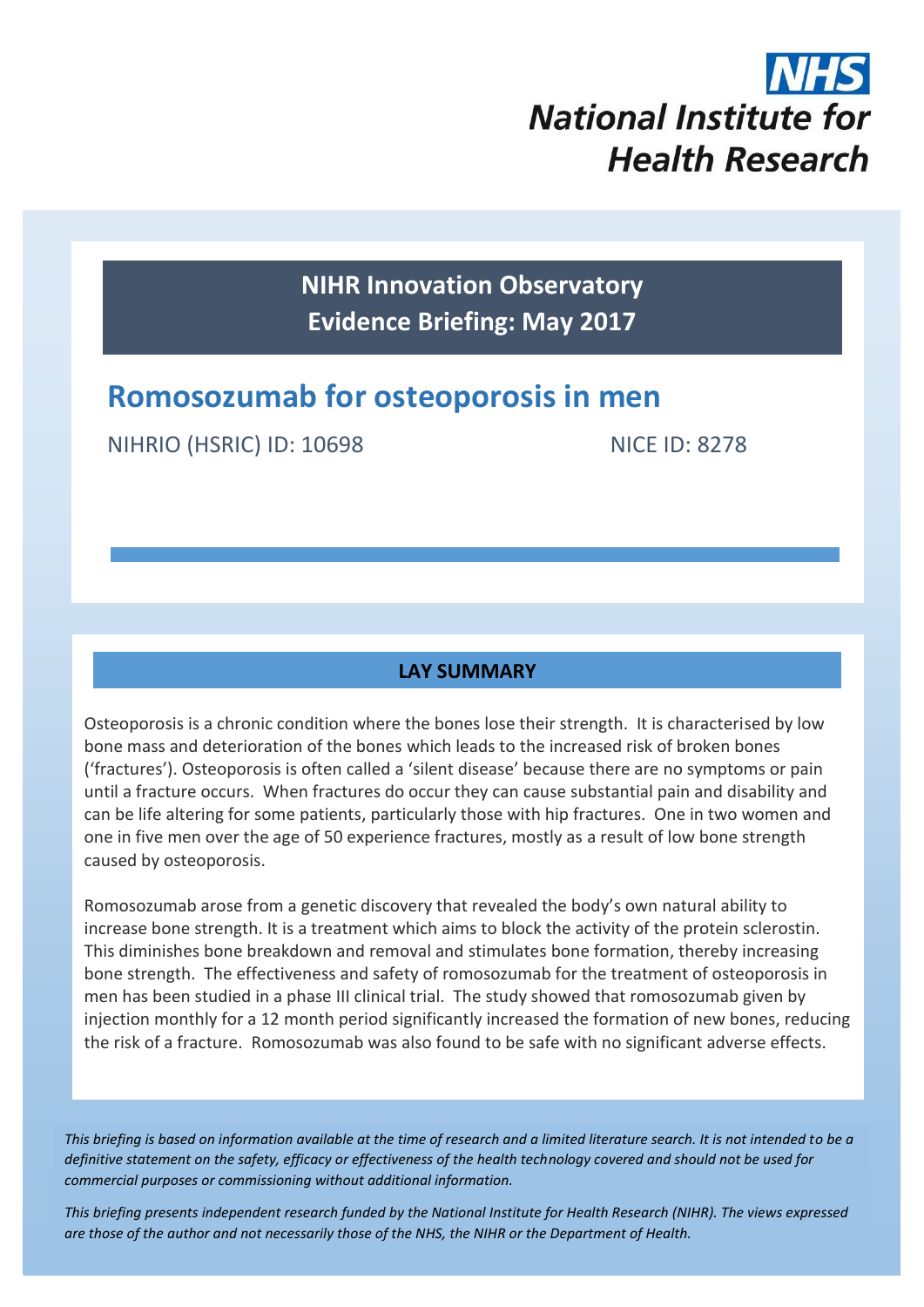#### **TARGET GROUP**

Osteoporosis in men at high risk of fracture (those aged 55 years and above) – first line

## **TECHNOLOGY**

#### **DESCRIPTION**

Romosozumab (Evenity; AMG-785; CDP-7851) is an anti-sclerostin monoclonal antibody under development for the treatment of bone-related conditions, which include osteoporosis in postmenopausal women and osteoporosis in men. $<sup>1</sup>$ </sup>

Romosozumab is a new molecular entity (NME) that is designed to work by binding to, and inhibiting the activity of the protein sclerostin. Sclerostin, produced and secreted by the osteocyte (bone cells), is a protein that inhibits bone formation. The inhibition of sclerostin by romosozumab has a dual effect on bone, increasing bone formation and decreasing bone resorption.<sup>2</sup>

In a phase III clinical trial, romosozumab was administered to men aged 55 to 90 years through subcutaneous injection (210mg) monthly for 12 months and was compared with a matched placebo for the duration of the 12-month treatment period.<sup>3, 4</sup> The results demonstrated a statistically significant increase in bone mineral density (BMD) at the lumbar spine (primary endpoint) and at the femoral neck and total hip (secondary endpoint).

Romosozumab is also currently under development for the treatment of osteoporosis in premenopausal women and was also studied (phase II) for the treatment of fracture healing but was not advanced to phase III.<sup>5</sup>

Romosozumab does not currently have Marketing Authorisation in the EU for any indication.

## **INNOVATION and/or ADVANTAGES**

If licenced, romosozumab will offer an additional treatment option for osteoporosis in men as a first line therapy or in combination with other therapies. It offers the advantage of having a more specific and targeted mechanism of action than those of currently marketed drugs,<sup>6</sup> in addition to its lower frequency of administration (once a month by subcutaneous injection).<sup>2</sup>

Most current pharmacological agents for osteoporosis are targeted at improving BMD and reducing fragility fractures, either by increasing bone formation (bone stimulatory or anabolic agents) or decreasing bone resorption (antiresorptive agents).<sup>7</sup> The majority of currently approved agents for osteoporosis such as bisphosphonates (e.g. alendronates and risedronate) and denosumab are antiresorptive agents. $6, 7$ 

Rosomozumab has been shown to have both bone stimulatory and antiresorptive properties,<sup>8,9</sup> and has been specifically tested in clinical trials in men with osteoporosis, whereas most current treatments have only been tested in postmenopausal women.<sup>10</sup> Comparative studies in women showed that romosozumab increased BMD in the spine by 11.3%, compared with a 7.1% increase with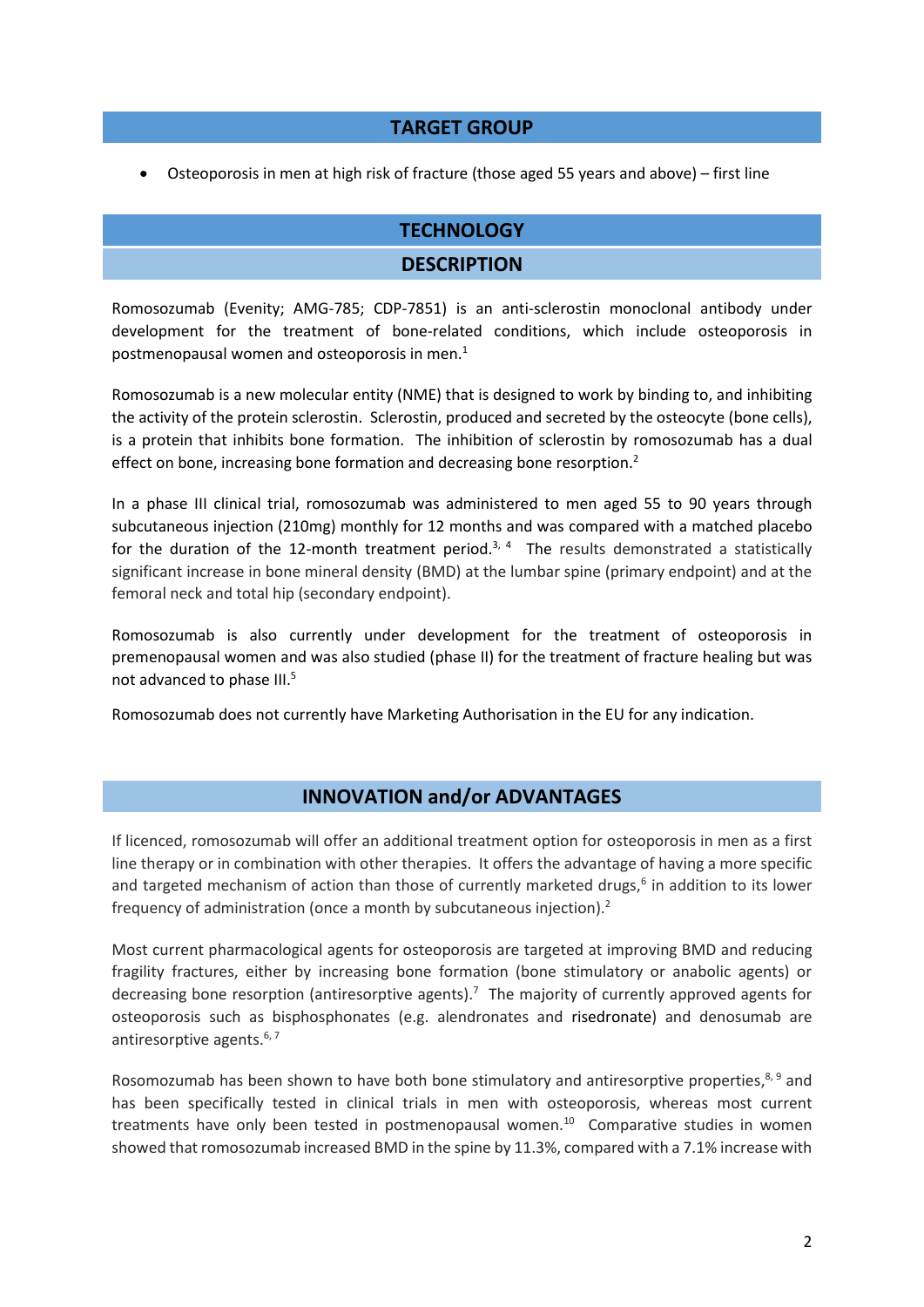teriparatide (Forteo) and also performed much better than alendronate (Fosamax), a bisphosphonate medication that increased spinal bone density by 4.1%.<sup>9</sup>

## **DEVELOPER**

UCB and Amgen

## **AVAILABILITY, LAUNCH or MARKETING**

Phase III clinical trials on romosozumab for osteoporosis in men have been completed.

## **PATIENT GROUP**

## **BACKGROUND**

Osteoporosis is a systemic skeletal condition that causes bones to weaken and become less dense, making them fragile and increasing the risk of bone fractures.<sup>11</sup> Osteoporosis is generally perceived as a women's disease (as postmenopausal osteoporosis), $12$  but it also affects men and can have more severe consequences, for example, mortality risk after hip and femoral fracture is higher in men than women.<sup>8</sup>

Osteoporosis in men is an underdiagnosed and undertreated condition that should be considered as a serious public health concern.<sup>8</sup> Overall, one in five men over the age of 50 will have an osteoporosis related fracture and this is greater than the likelihood of developing prostate cancer.<sup>12</sup> Osteoporosis in men occurs slowly with age with bone loss beginning by the sixth grade at an average rate of 0.5% to 1.0% per year. $^{13}$ 

Bone tissue continuously undergoes a process of bone deposition (build-up) and resorption (breakdown). In osteoporosis, there is an imbalance that leads to increased bone resorption and reduced bone deposition which leads to bone loss and increased risk of fractures.<sup>8</sup> Hormonal changes during aging are a primary cause of bone loss in men,<sup>8</sup> but other associated risk factors include prolonged exposure to certain medications (e.g. steroids), certain chronic diseases, vitamin D deficiency and lifestyle factors (e.g. smoking, excessive alcohol consumption, poor diet, and lack of physical activity).<sup>12</sup>

Diagnosis of osteoporosis in men is similar to that in women and is based on the measurement of BMD criteria that defines osteoporotic patients as those whose BMD is lower than -2.5 standard deviations (T-score) with respect to a reference population and the presence of one or more fragility fractures.<sup>14</sup> More recent tools such as the FRAX management algorithm has been made to identify men who should benefit from treatment.<sup>15</sup> Undiagnosed and untreated osteoporosis in men is associated with an increased risk of bone fractures, disability and mortality.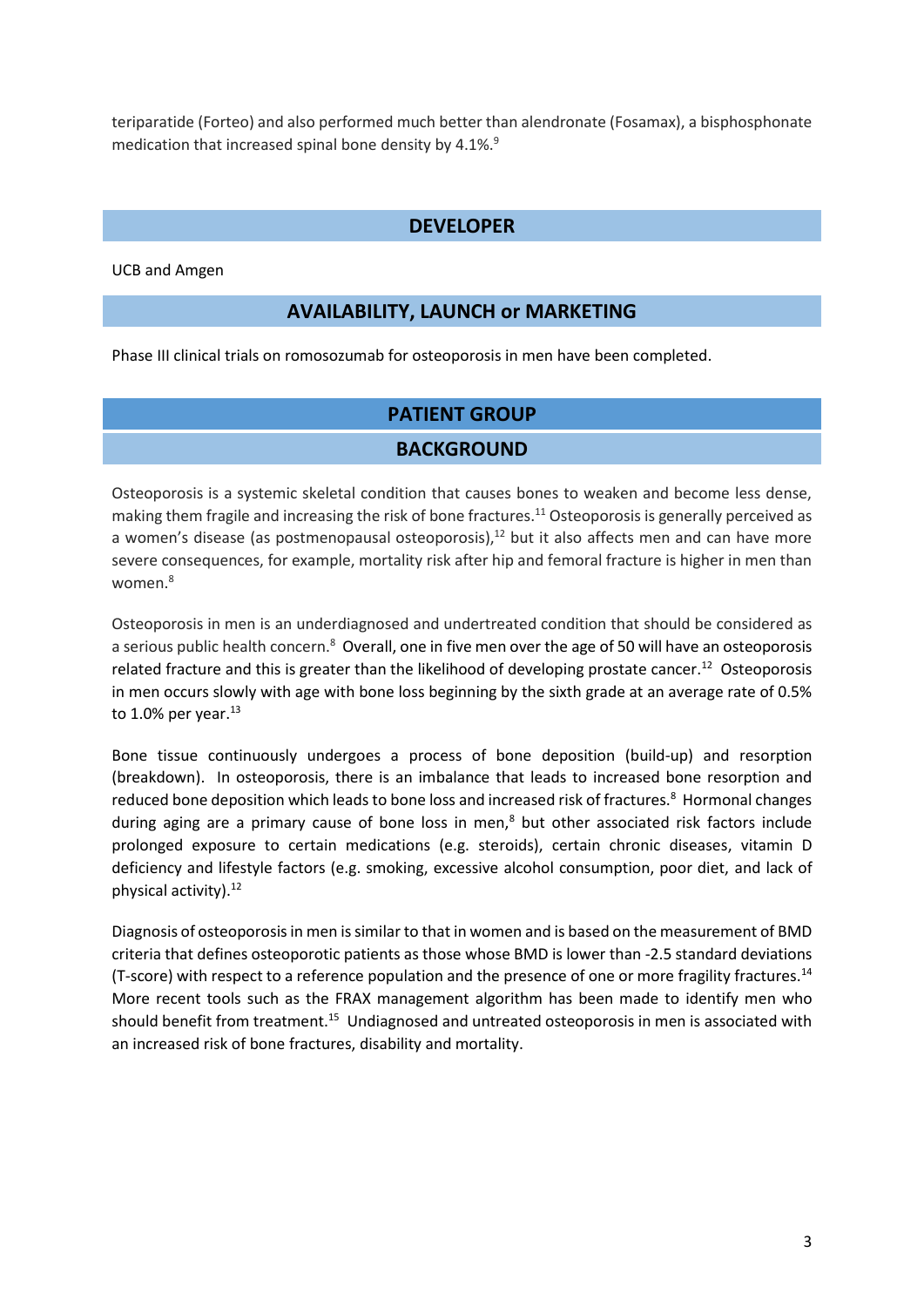#### **CLINICAL NEED and BURDEN OF DISEASE**

In 2010, it was estimated that there were approximately 3.2 million people in the UK with osteoporosis, 679,424 of whom were male.<sup>16</sup> Approximately 1 in 5 men aged over 50 in the UK will break a bone because of poor bone health. 17

An estimated 536,000 new fragility fractures are sustained in the UK each year, approximately 36% of which occur in men. In 2011, fragility fractures were estimated to cost £2.3 billion in the UK, a burden expected to increase to more than £6 billion by 2036.<sup>17</sup>

The majority of these costs relate to hip fracture, which nearly always results in hospitalisation, and causes around 1,100 deaths each month in the UK.<sup>17</sup> Men with hip fractures have a mortality rate two to three times higher than women.<sup>18</sup> Commonly used treatments for osteoporosis take longer than one year to reduce clinical fracture risk and there is currently only one bone-forming agent available in the UK, requiring daily injections.<sup>19</sup>

The population of men with osteoporosis likely to be eligible to receive romosozumab could not be estimated from available published sources. However, this may include those who have already experienced a fragility fracture, as these patients are at a higher risk for further fractures, particularly in the 12 to 24 months following the initial fracture.

#### **PATIENT PATHWAY**

#### **RELEVANT GUIDANCE**

#### **NICE GUIDANCE**

#### **NICE guidance relevant to the technology and/or patient group – published and in development:**

- NICE technology appraisal in development. Biphosphonates for preventing osteoporotic fragility fractures (including a partial update of NICE technology appraisal guidance 160 and 161) (ID782). Expected date of issue to be confirmed.
- NICE technology appraisal in development. Osteoporosis (prevention) bisphosphonates (including a partial review of TA160, TA161) [ID782]. Expected date of issue to be confirmed.
- NICE technology appraisal. Percutaneous vertebroplasty and percutaneous balloon kyphoplasty for treating osteoporotic vertebral compression fractures (TA279). April 2013.
- NICE technology appraisal. Denosumab for the prevention of osteoporotic fractures in postmenopausal women (TA204). October 2010.
- NICE technology appraisal. Alendronate, etidronate, risedronate, raloxifene, strontium ranelate and teriparatide for the secondary prevention of ostoporotic fragility fractures in postmenopausal women (amended) (TA161). October 2008.
- NICE technology appraisal. Alendronate, etidronate, risedronate, raloxifene and strontium ranelate for the primary prevention of osteoporotic fragility fractures in postmenopausal women (TA160). October 2008.
- NICE clinical guideline. Osteoporosis: assessing the risk of fragility fracture (CG146). August 2012. (Updated February 2017).
- NICE quality standard. Osteoporosis (QS149). April 2017.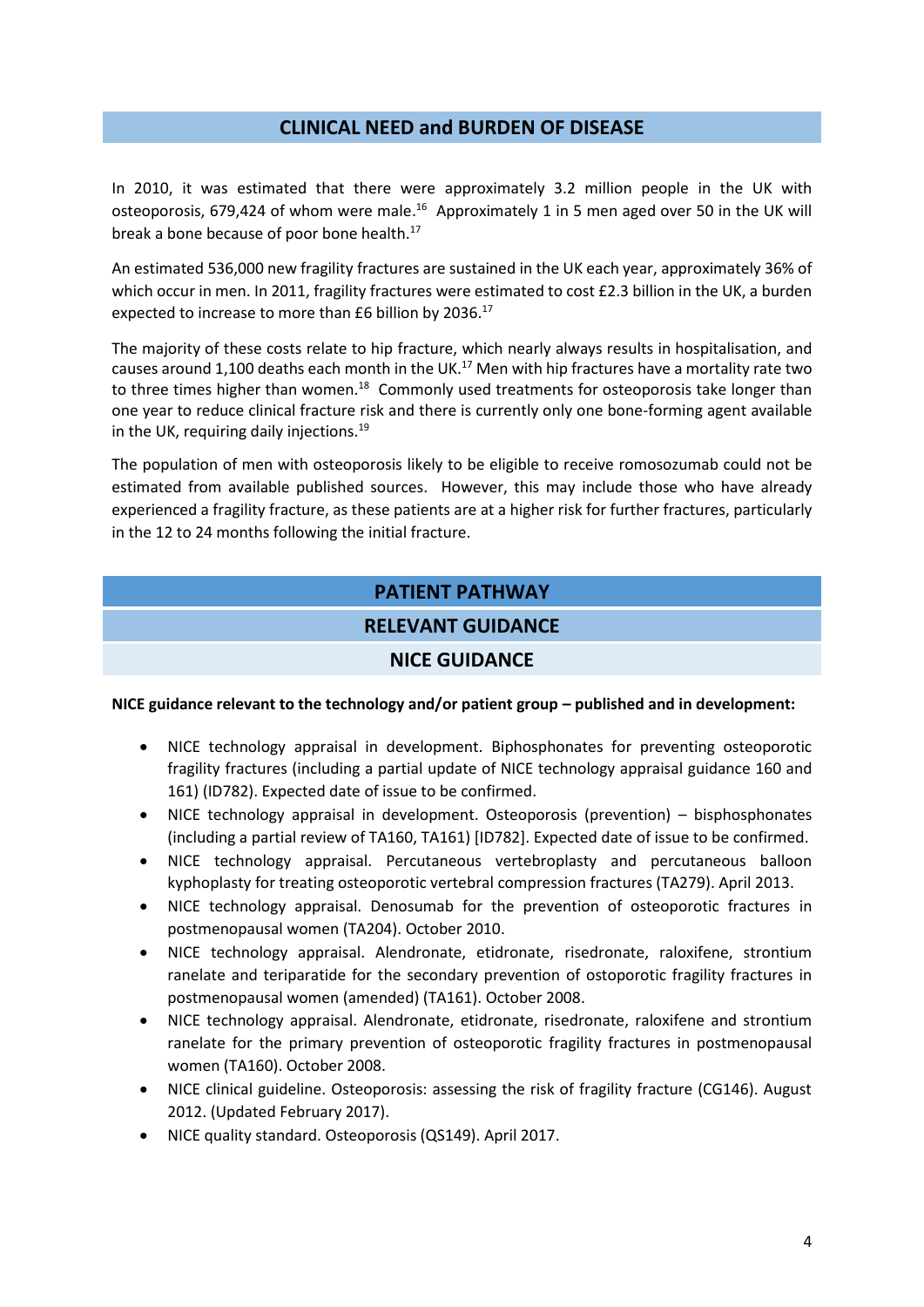#### **NHS ENGLAND and POLICY GUIDANCE**

- NHS England. The National Service Framework for Older People (2001).
- NHS England. 2013/14 NHS Standard Contract for Specialised Endocrinology Services (Adult). A03/S/a.
- NHS England. 2013/2014. NHS Standard Contract for Specialised Rheumatology Services (Adult). A13/S/a.

## **OTHER GUIDANCE**

- National Osteoporosis Guideline Group, Guideline for the diagnosis and management of osteoporosis in postmenopausal women and men from the age of 50 years in the UK. Updated March 2014. Available from: [http://www.shef.ac.uk/NOGG/NOGG\\_Pocket\\_Guide\\_for\\_Healthcare\\_Professionals.pdf](http://www.shef.ac.uk/NOGG/NOGG_Pocket_Guide_for_Healthcare_Professionals.pdf)
- National Osteoporosis Society. Effective Secondary Prevention of Fragility Fractures: Clinical Standards for Fracture Liaison Services. April 2015. Available from <http://www.nos.org.uk/standards>

## **CURRENT TREATMENT OPTIONS**

Treatments have been less extensively evaluated in men with osteoporosis than in women, though there is no evidence that skeletal metabolism in men differs fundamentally from that of women.<sup>18</sup> In the context of strategies for treating individuals at high risk of fracture, no distinction is made between prevention and treatment. A range of pharmaceutical interventions has been shown to be effective in reducing fracture risk in osteoporosis when given with calcium and vitamin D.<sup>20, 21</sup>

According to the National Osteoporosis Guideline Group  $(2017)<sup>21</sup>$  alendronate and risedronate (bisphosphonates) are first line treatments in men. Where these are contraindicated or not tolerated, zoledronic acid or denosumab provide the most appropriate alternatives, with teriparatide as an additional option.

## **EFFICACY and SAFETY**

| <b>Trial</b>                 | Romosozumab (Evenity, AMG-785, CDP-7851), NCT02186171,<br>20110174 (Amgen), 2013-005551-32 (EudraCT Number); men<br>with osteoporosis; romosozumab vs placebo; Phase III           |  |  |
|------------------------------|------------------------------------------------------------------------------------------------------------------------------------------------------------------------------------|--|--|
| <b>Sponsor</b>               | <b>UCB and Amgen</b>                                                                                                                                                               |  |  |
| <b>Status</b>                | Completed and published in abstract                                                                                                                                                |  |  |
| <b>Source of Information</b> | Abstract - American College of Rheumatology (ACR) and<br>Association of Rheumatology Health Professionals (ARHP) 2016<br>Annual Meeting, <sup>4</sup><br>Adis Insight <sup>3</sup> |  |  |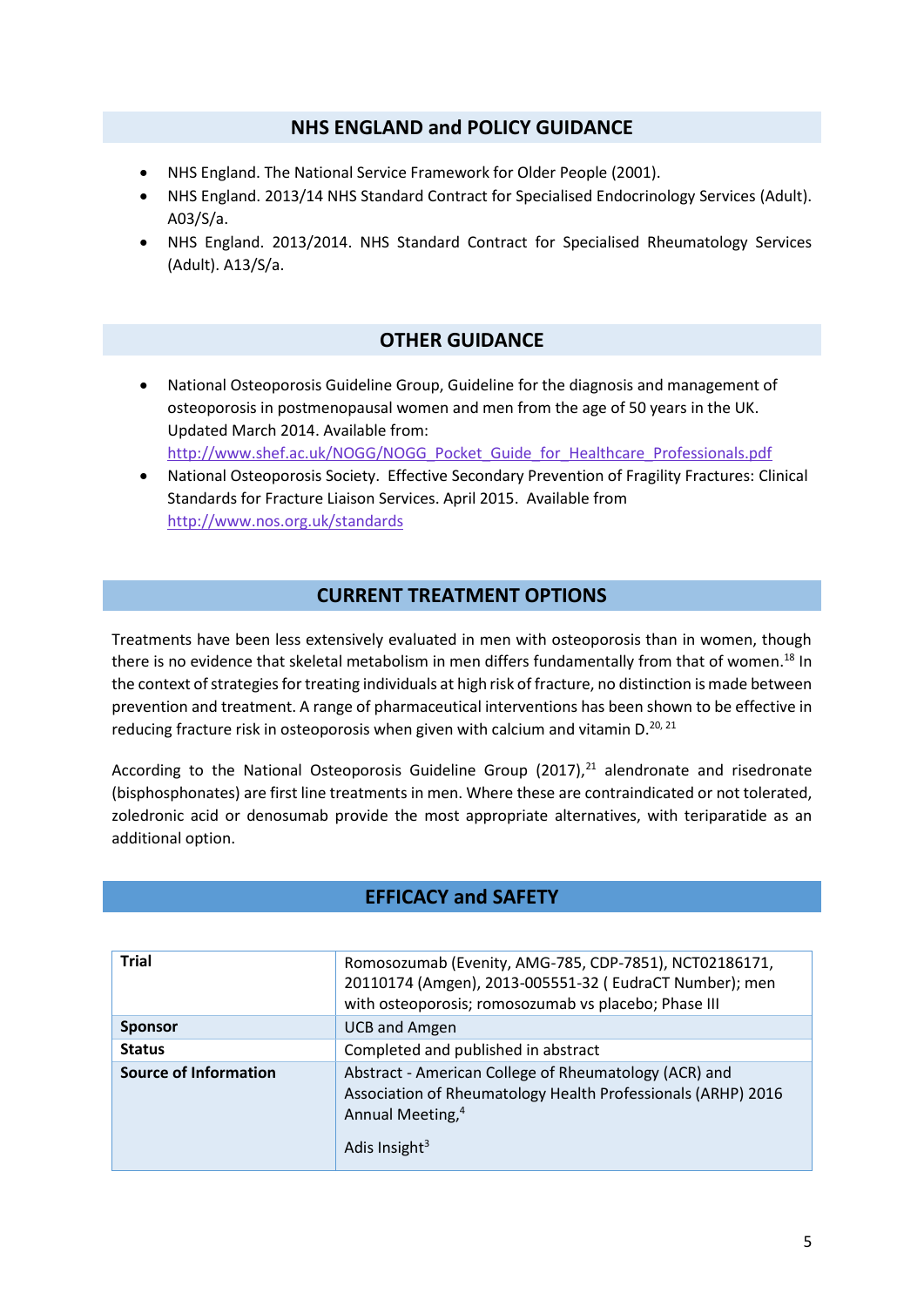|                           | Company <sup>22</sup>                                                                                                                                                                                              |  |  |
|---------------------------|--------------------------------------------------------------------------------------------------------------------------------------------------------------------------------------------------------------------|--|--|
| Location                  | EU (not UK), USA and other countries                                                                                                                                                                               |  |  |
| <b>Design</b>             | Randomised, placebo-controlled, double-blind, parallel,<br>prospective.                                                                                                                                            |  |  |
| <b>Participants</b>       | n= 245; male subjects ≥ 55 years to ≤ 90 years of age with<br>osteoporosis defined as a hip or spine BMD T-score ≤ -2.5 or a<br>BMD T-score $\leq$ -1.5 with a history of fragility fracture.                      |  |  |
| <b>Schedule</b>           | Randomised to subcutaneous injections of romosozumab<br>(210mg) monthly for 12 months; or subcutaneous injections of<br>placebo monthly for 12 months. All subjects received daily<br>calcium and vitamin D.       |  |  |
| Follow-up                 | Active treatment monthly for 12 months. No follow-up period<br>beyond 12 months.                                                                                                                                   |  |  |
| <b>Primary Outcomes</b>   | Percent changes from baseline in bone mineral density (BMD) at<br>the lumbar spine at Month 12 as assessed by dual-energy x-ray<br>absorptiometry (DXA)                                                            |  |  |
| <b>Secondary Outcomes</b> | Percent changes from baseline in DXA BMD at the femoral neck<br>and total hip at Month 12.                                                                                                                         |  |  |
|                           | Percent changes from baseline in DXA BMD at the lumbar spine,<br>femoral neck, and total hip at Month 6.                                                                                                           |  |  |
|                           | Percentage changes from baseline in the serum bone turnover<br>markers P1NP and CTX, respectively.                                                                                                                 |  |  |
|                           | Safety endpoints included incidence of adverse events (AEs).                                                                                                                                                       |  |  |
|                           | No quality of life measurement included in trial outcomes                                                                                                                                                          |  |  |
| <b>Key Results</b>        | A total of 245 men were enrolled (n=163 romosozumab, n=82<br>placebo) with a baseline mean (SD) age of 72 (7.3) years.                                                                                             |  |  |
|                           | The results demonstrated statistically significant 12% ( $p < 0.01$ )<br>increase in bone mineral density (BMD) at the lumbar spine in<br>men with osteoporosis treated with romosozumab compared<br>with placebo. |  |  |
|                           | Statistically significant increase in BMD was also observed at the<br>femoral neck (2.2%) and total hip (2.5%) at 12 months (both p <<br>0.01 compared to placebo) in comparison with the placebo.                 |  |  |
|                           | At six months, a statistically significant increase in BMD was also<br>achieved with romosozumab at lumbar spine (9.0%), total hip<br>$(1.6%)$ , femoral neck $(1.2%)$ ; $p < 0.01$ for all sites)                 |  |  |
|                           | Romosozumab treatment also resulted in a rapid and transient<br>increase in the bone formation marker P1NP that peaked at                                                                                          |  |  |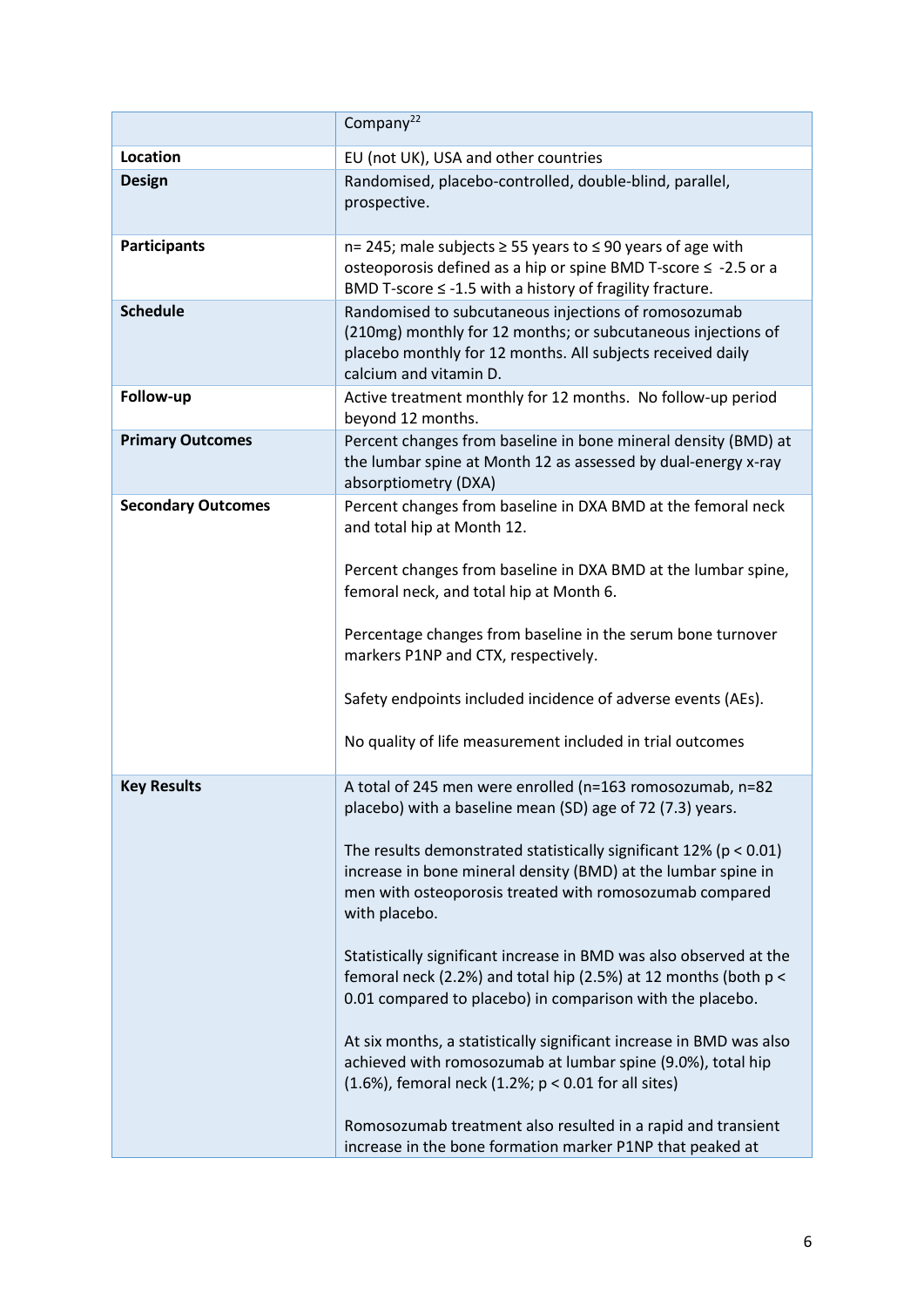|                                | month 1 (median increase from baseline 86%) and gradually<br>returned toward baseline.<br>The bone resorption marker CTX decreased after the first dose of<br>romosozumab, with the greatest decrease observed at month 1<br>(median decrease from baseline 31%), and remained below<br>baseline through month 12. |  |  |
|--------------------------------|--------------------------------------------------------------------------------------------------------------------------------------------------------------------------------------------------------------------------------------------------------------------------------------------------------------------|--|--|
| <b>Adverse effects (AEs)</b>   | The overall subject incidence rates of AEs and serious AEs were<br>balanced between treatment groups. Injection site reactions were<br>reported in 5.5% and 3.7% of subjects in the romosozumab and<br>placebo groups, respectively; most reactions were reported as<br>mild in severity.                          |  |  |
|                                | The subject incidence of positively adjudicated cardiovascular<br>serious AEs was 4.9% (8/163) in the romosozumab group and<br>2.5% (2/81) in the placebo group.                                                                                                                                                   |  |  |
|                                | The subject incidence of positively adjudicated cardiovascular<br>death was 0.6% (1/163) in the romosozumab group and 1.2%<br>(1/81) in the placebo group.                                                                                                                                                         |  |  |
| <b>Expected reporting date</b> |                                                                                                                                                                                                                                                                                                                    |  |  |

## **ESTIMATED COST and IMPACT**

#### **COST**

The cost of romosomuzab is not yet known.

# **IMPACT – SPECULATIVE**

## **IMPACT ON PATIENTS AND CARERS**

- $\boxtimes$  Reduced mortality/increased length of survival
- $\boxtimes$  Reduced symptoms or disability

☐ Other: ☐ No impact identified

## **IMPACT ON HEALTH and SOCIAL CARE SERVICES**

☐ Increased use of existing services ☐ Decreased use of existing services

- ☐ Re-organisation of existing services ☐ Need for new services
	-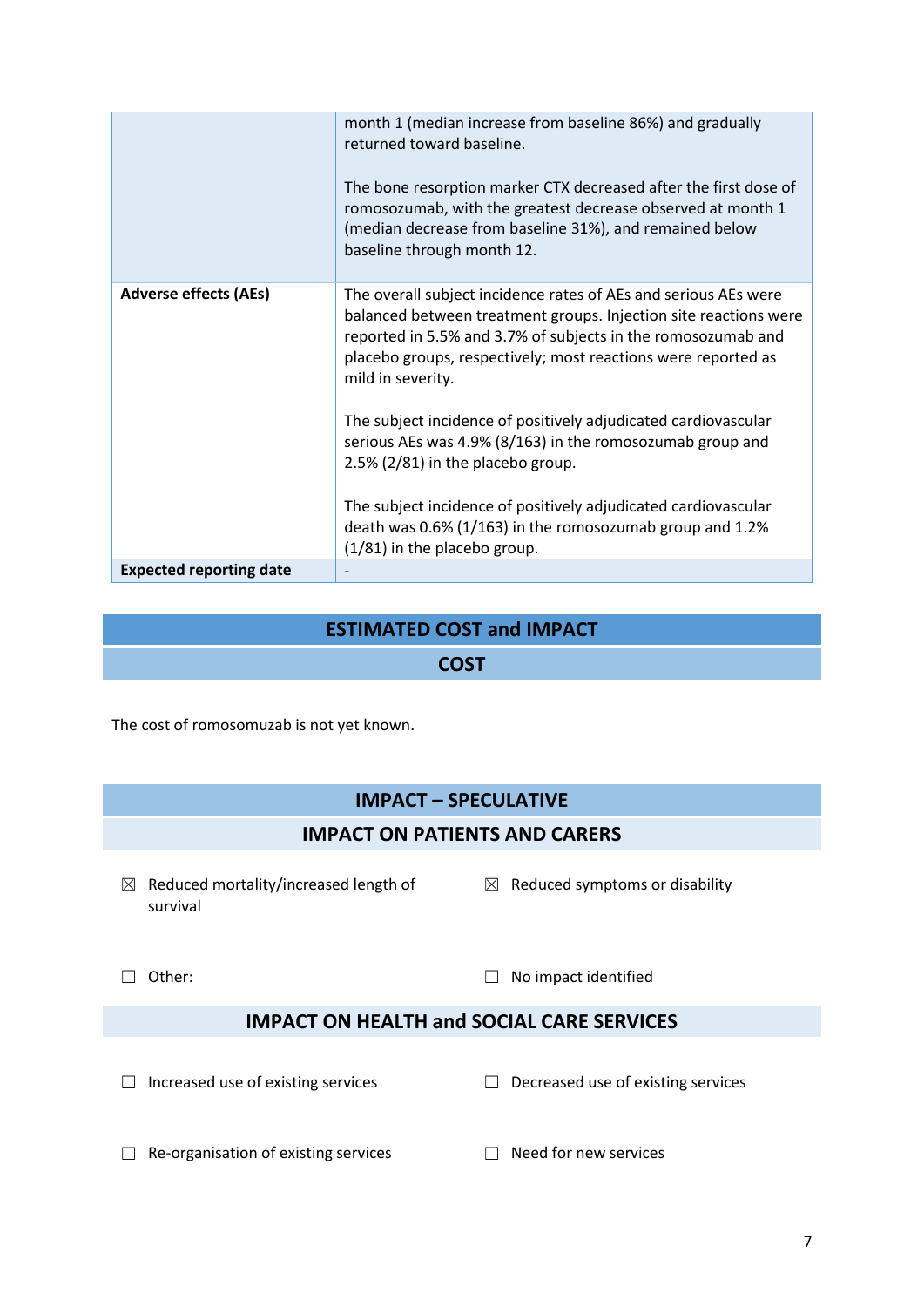□ Other **□** Other **□** Other **□** Other **□** Other **□** Other **□** Other **□** Other **□** Other **□** 

| <b>IMPACT ON COSTS and OTHER RESOURCE USE</b> |                                                               |         |                              |  |  |
|-----------------------------------------------|---------------------------------------------------------------|---------|------------------------------|--|--|
|                                               | Increased drug treatment costs                                | $\perp$ | Reduced drug treatment costs |  |  |
|                                               | Other increase in costs                                       |         | Other reduction in costs     |  |  |
|                                               | Other                                                         | ⊠       | None identified              |  |  |
| <b>OTHER ISSUES</b>                           |                                                               |         |                              |  |  |
| $\Box$                                        | Clinical uncertainty or other research<br>question identified |         | $\boxtimes$ None identified  |  |  |
| <b>REFERENCES</b>                             |                                                               |         |                              |  |  |

- 1 Amgen. Amgen And UCB Announce Submission Of Application For Investigational Osteoporosis Medication Romosozumab In Japan. 2016 [cited 2017 09/05]; Available from: [http://www.amgen.com/media/news-releases/2016/12/amgen-and-ucb-announce](http://www.amgen.com/media/news-releases/2016/12/amgen-and-ucb-announce-submission-of-application-for-investigational-osteoporosis-medication-romosozumab-in-japan/)[submission-of-application-for-investigational-osteoporosis-medication-romosozumab-in](http://www.amgen.com/media/news-releases/2016/12/amgen-and-ucb-announce-submission-of-application-for-investigational-osteoporosis-medication-romosozumab-in-japan/)[japan/](http://www.amgen.com/media/news-releases/2016/12/amgen-and-ucb-announce-submission-of-application-for-investigational-osteoporosis-medication-romosozumab-in-japan/)
- 2 Amgen. Results From Phase 3 BRIDGE Study Show Romosozumab Significantly Increases Bone Mineral Density In Men With Osteoporosis. 2016 [cited 2017 09/05]; Available from: [http://www.amgen.com/media/news-releases/2016/11/results-from-phase-3-bridge-study](http://www.amgen.com/media/news-releases/2016/11/results-from-phase-3-bridge-study-show-romosozumab-significantly-increases-bone-mineral-density-in-men-with-osteoporosis/)[show-romosozumab-significantly-increases-bone-mineral-density-in-men-with](http://www.amgen.com/media/news-releases/2016/11/results-from-phase-3-bridge-study-show-romosozumab-significantly-increases-bone-mineral-density-in-men-with-osteoporosis/)[osteoporosis/](http://www.amgen.com/media/news-releases/2016/11/results-from-phase-3-bridge-study-show-romosozumab-significantly-increases-bone-mineral-density-in-men-with-osteoporosis/)
- 3 Adis Insight Trials. A Multicenter, Randomized, Double-blind, Placebo-controlled Study to Compare the Efficacy and Safety of Romosozumab (AMG 785) With Placebo in Men With Osteoporosis. 2016 [cited 2017 09/05]; Available from: <http://adisinsight.springer.com/trials/700247189>
- 4 Lewiecki E, Horlait S, Blicharski T, Goemaere S, Lippuner K, Meisner P, et al. Results of a Phase 3 Clinical Trial to Evaluate the Efficacy and Safety of Romosozumab in Men with Osteoporosis [abstract]. ACR/ARHP-2016 Annual Meeting; 2016; Washington DC,: Arthritis Rheumatol; 2016.
- 5 Adis Insight Drugs. Romosozumab. 2017 [cited 2017 09/05]; Available from: <http://adisinsight.springer.com/drugs/800012218>
- 6 Pundole X, Lopez-Olivo MA, Suarez-Almazor ME, Lu H. Anti-sclerostin antibodies for the treatment of osteoporosis. Cochrane Database of Systematic Reviews. 2017(4).
- 7 Tella SH, Gallagher JC. Biological agents in management of osteoporosis. European journal of clinical pharmacology. 2014 Nov;70(11):1291-301.